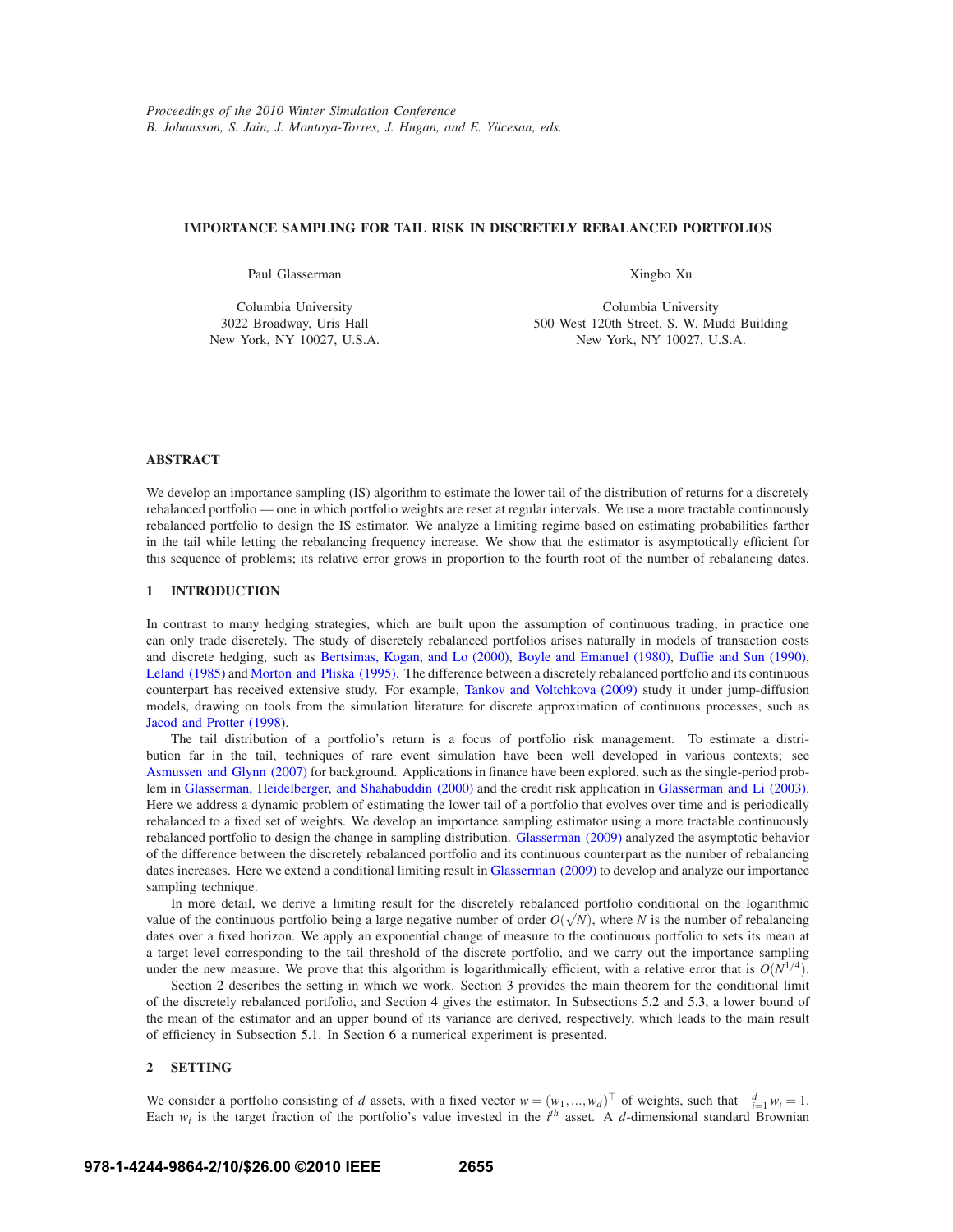motion  $W = (W_1, ..., W_d)^\top$  drives the prices of the *d* assets with dynamics

$$
\frac{dS_i(t)}{S_i(t)} = \mu_i dt + \sum_{i=1}^d \sigma_i^\top dW(t), \quad i = 1, \dots, d.
$$

The drifts  $\mu_i$  and volatility vectors  $\sigma_i = (\sigma_{i1},...,\sigma_{id})^\top$  are constant. In a continuously rebalanced portfolio, the portfolio weights *w* can be maintained throughout. Under such continuous rebalancing, the portfolio value *V* has the following dynamics:

$$
\frac{dV(t)}{V(t)} = \sum_{i=1}^d w_i \frac{dS_i(t)}{S_i(t)} = \mu_w dt + \sum_{i=1}^d \bar{\sigma}^\top dW(t),
$$

where  $\mu_w = \sum_i w_i \mu_i$  and  $\bar{\sigma} = \sum_i w_i \sigma_i$ . Denote the portfolio's volatility by  $\sigma_w = ||\bar{\sigma}||$ , with  $||.||$  being the *l*<sub>2</sub>-norm. Then *V* has a closed form solution

$$
V(t) = V(0) \exp\{(\mu_w - \frac{1}{2}\sigma_w^2)t + \bar{\sigma}^\top W(t)\}.
$$
 (1)

Now consider a risk horizon *T* = 1, and rebalancing horizon  $\Delta t = T/N$ . Assume we only rebalance the portfolio at times  $n\Delta t$  for  $n = 1,...,N$ , so that after each rebalancing the portfolio weights are equal to *w*, while between two rebalancing dates we do nothing to the portfolio. This discretely rebalanced portfolio  $\hat{V}$  evolves from *n*∆*t* to  $(n+1)\Delta t$ according to

$$
\hat{V}_{n+1} = \hat{V}_n \left( \sum_{i=1}^d w_i \frac{S_i((n+1)\Delta t)}{S_i(n\Delta t)} \right) = \hat{V}_n \left( \sum_{i=1}^d w_i \exp\{(\mu_i - \frac{1}{2} || \sigma_i ||^2) \Delta t + \sigma_i^\top \Delta W(n) \} \right).
$$

We write  $\hat{V}_n = \hat{V}(n\Delta t)$ ,  $\Delta W(n) = W((n+1)\Delta t) - W(n\Delta t)$ , and normalize both portfolios to  $V(0) = \hat{V}(0) = 1$ . Hence, we can write

$$
\hat{V}_N = V(T) \prod_{n=1}^N \frac{\hat{R}_{n,N}}{R_{n,N}},
$$
\nwhere\n
$$
\frac{\hat{R}_{n,N}}{R_{n,N}} = \sum_{i=1}^d w_i \exp\{(\mu_i - \mu_w - \frac{1}{2} ||\sigma_i||^2 + \frac{1}{2} \sigma_w^2) \Delta t + (\sigma_i - \bar{\sigma})^\top \Delta W(n \Delta t)\}.
$$
\n(2)

We focus on estimating the lower tail of the distribution of  $\hat{V}_N$ . We model this by focusing on  $P(\hat{V}_N < v_N)$ , where *v<sub>N</sub>* is decreasing and converges to 0 as  $N \rightarrow \infty$ . Note that the continuous value *V* in (1) is always positive. Since  $\hat{V}_N$  is close to  $V(T)$  as shown in Theorem 1 in Glasserman (2009) as well as Theorem 1 later in this paper, together with the fact that  $\log V(T)$  has a normal distribution, such  $v_N$  makes the lower tail of  $\hat{V}_N$  a rare event. Particularly, our work considers the case where  $-\log v_N = O(\sqrt{N})$ .

To design an efficient importance sampling algorithm, we will use  $V(T)$  to define a change of probability, and then analyze the efficiency of the algorithm as  $N \rightarrow \infty$  in Sections 5.1–5.3. In order to do that, we will first look at the conditional limit distribution of  $\hat{V}_N$  given  $-\log V(T) = O(\sqrt{N})$  in Section 3.

### **3 CONDITIONAL LIMIT DISTRIBUTION**

In this section, we provide a theorem that will be essential for building the importance sampling algorithm, as well as the analysis of the efficiency of the algorithm.

Theorem 1 in Glasserman (2009) shows that as  $N \rightarrow \infty$ , the continuous and discrete portfolios get closer at such a rate that  $\sqrt{N}(\hat{V}(T)-V(T))/V(T)$  converges to a normal distribution. Furthermore, it shows that when conditioning on  $-\log V(T)$  being a very large number of order  $\Theta(\sqrt{N})$ , the ratio  $\log(\hat{V}(T)/V(T))$  converges to a nonzero constant, that is,  $-\log \hat{V}(T)$  is of order  $\Theta(\sqrt{N})$  as well. To make things explicit, we condition on  $\log V(T) = \hat{y}_N = x\sqrt{N} + \mu_w T - \sigma_w^2 T/2$ . From (1) we can see that this is equivalent to conditioning on the Brownian motion  $\bar{\sigma}^{\top}W(T) = x\sqrt{N}$ .

The following theorem explores the conditional distribution of the  $\hat{V}(T)$  (or say  $\hat{V}(T)/V(T)$ ), which tells more details about the rate of the convergence.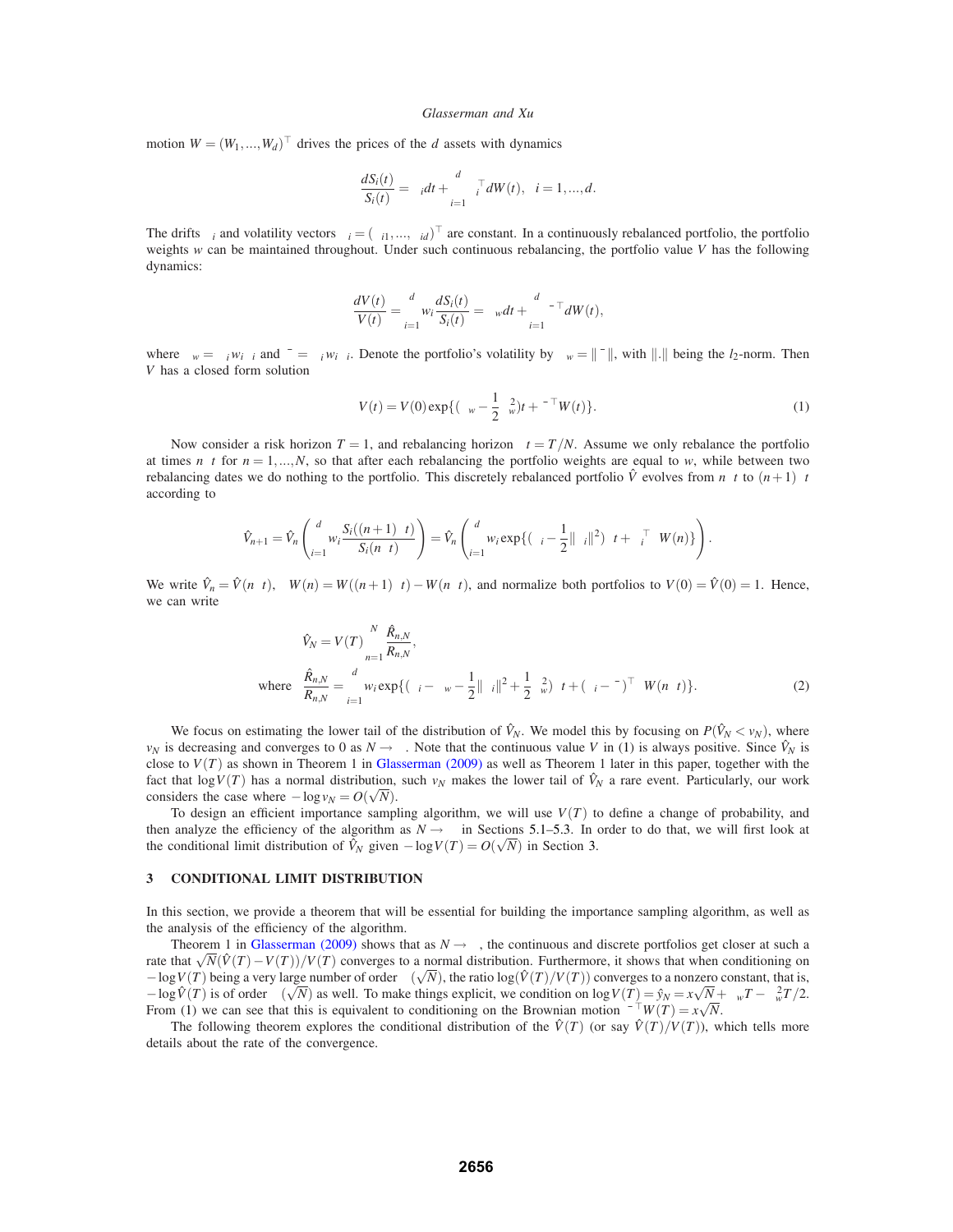**Theorem 1.** *For fixed*  $x < 0$ ,  $\hat{y}_N = x\sqrt{N} + \mu_w T - \sigma_w^2 T/2$ ,

$$
\sqrt{N}(\log \frac{\hat{V}_N}{V(T)} - a_x)|(\log V(T) = \hat{y}_N) \Rightarrow N(b_x, \tilde{\sigma}^2), \text{ for some } \tilde{\sigma} > 0,
$$
\n(3)

*where*

$$
a_x = \frac{1}{2} \sum_i w_i [(\sigma_i - \bar{\sigma})^\top \bar{\sigma}]^2 x^2 / \sigma_w^4,
$$
\n(4)

*and*

$$
b_x = \frac{1}{6} \sum_i w_i \left( \left[ \frac{(\sigma_i - \bar{\sigma})^\top \bar{\sigma}}{\sigma_w^2} \right]^3 x^3 + \frac{(\sigma_i - \bar{\sigma})^\top \bar{\sigma}}{\sigma_w^2} \left[ 3 \|\sigma_i - \bar{\sigma}\|^2 + 4(\mu_i - \mu_w - \frac{1}{2} (\|\sigma_i\|^2 - \sigma_w^2)) \right] x \right). \tag{5}
$$

*Here* ⇒ *means convergence in distribution.*

**Remark** The discretely rebalanced portfolio can be negative, that is,  $\hat{V}_N < 0$ , however, as we prove in Appendix A.1 the limit is almost surely non-negative, and the possibility that  $\hat{V}_N < 0$  is negligible. We can simply assign any value to the logarithm function for negative  $\hat{V}_N$  and not change the limit distribution.

**Remark** The theorem can be viewed as an extension of Theorem 2 of Glasserman (2009), which only shows the conditional limit of  $log(\hat{V}_N/V(T))$ , while the theorem above also shows the speed of convergence. This theorem is also closely related to Theorem 1 of Glasserman (2009) when  $x = 0$  and  $a_0 = b_0 = 0$ . If we consider  $\log(\hat{V}_N/V(T)) \approx$  $\hat{V}_N/V(T) - 1$ , then it has a similar result of convergence to a normal distribution with zero mean.

# **4 IMPORTANCE SAMPLING ESTIMATOR**

Following Theorem 1, we have the intuition that, conditional on an extreme value of  $V(T)$ ,

$$
\hat{V}_N | (\log V(T) = \hat{y}_N) \approx H_N(\hat{y}_N) = \exp{\{\hat{y}_N + a_x + b_x/\sqrt{N}\}}.
$$

So, we parameterize the loss threshold as  $v_N = H_N(\hat{y}_N)$ . Then in order to compute  $P(\hat{V}_N < v_N)$ , it becomes natural to choose a change of measure that sets the mean of  $log V(T)$  to  $\hat{y}_N$ .

From the expression for  $V(T)$  in (1),  $\log V(T) \sim N((\mu_w - \sigma_w^2/2)T, \sigma_w^2)$ , so an exponential change of measure using  $log V(T)$  can be easily defined

$$
\frac{dP_{\theta}}{dP} = \exp{\{\theta \log V(T) - \Psi_{\log V(T)}(\theta)\}},
$$

where  $\Psi_{\log V(T)}(\theta) = \log E[\exp{\{\theta \log V(T)\}}]$  is the cumulant generating function of  $\log V(T)$ . We use the subscript  $\theta$ to indicate the new measure. And  $\theta$  can be chosen so that the mean of  $\log V(T)$  under the new measure is matched to *y*ˆ*N*:

$$
E_{\theta}[\log V(T)] = \Psi_{\log V(T)}'(\theta) = \hat{y}_N = x\sqrt{N} + \mu_w T - \frac{1}{2}\sigma_w^2 T.
$$
 (6)

.

By substituting the explicit form of  $\Psi_{\log V(T)}(\theta)$ , we can get  $\theta_N = x\sqrt{N}/\sigma_w^2$ , which also solves

$$
\Psi^*(\hat{y}_N) = \sup_{\theta} \{ \theta y - \Psi_{\log V(T)}(\theta) \} = \frac{x^2 N}{2 \sigma_w^2}
$$

Hence, under the  $P_{\theta_N}$ ,  $\Delta W(n)$  becomes  $\Delta \tilde{W}(n) + \bar{\sigma} x/(\sqrt{\Delta t} \sigma_w^2)$ , where  $\tilde{W}$  is a Brownian motion under  $P_{\theta_N}$ . So we can simply replace  $\Delta W(n)$  with  $\Delta \tilde{W}(n) + \bar{\sigma} x/(\sqrt{\Delta t} \sigma_w^2)$  in (2) to simulate  $\hat{V}_N$ .

The identity

$$
P(\hat{V}_N \leq H_N(\hat{y}_N)) = E_{\theta_N}[I_{\{\hat{V}_N \leq H_N(\hat{y}_N)\}} \exp(-\theta_N \log V_N + \Psi_{\log V}(\theta_N))].
$$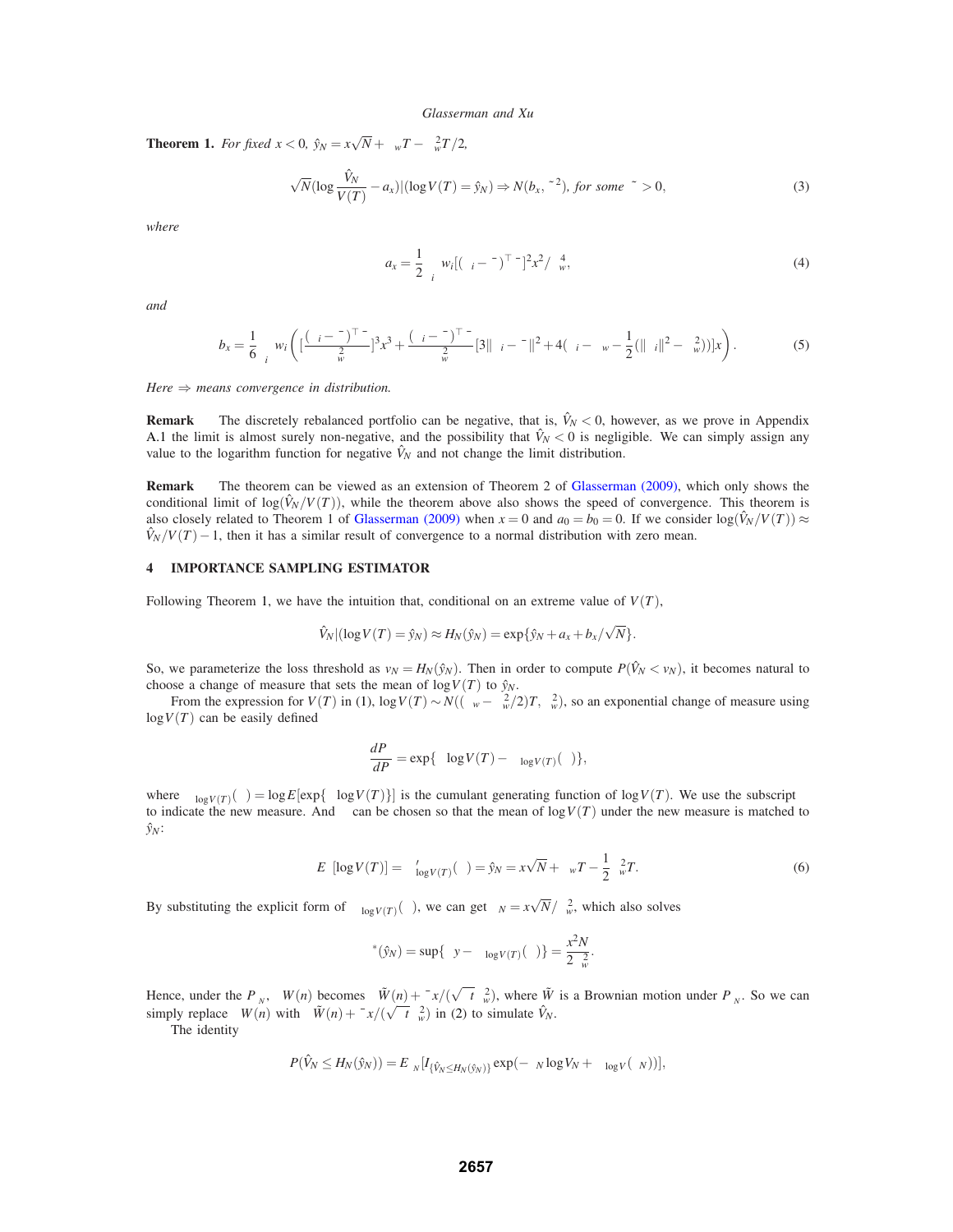yields the estimator

$$
\hat{p} = I_{\{\hat{V}_N \le H_N(\hat{y}_N)\}} \exp(-\theta_N \log V_N + \Psi_{\log V}(\theta_N)), \text{ under } P_{\theta_N}.
$$
\n(7)

### **5 EFFICIENCY OF THE ESTIMATOR**

## **5.1 Main Result**

To analyze the efficiency of the estimator (7), we examine the squared coefficient of variation  $Var_{\theta_N}(\hat{p})/E_{\theta_N}[\hat{p}]^2$  or its logarithmic version  $\log(\text{Var}_{\theta_N}(\hat{p})) / \log(E_{\theta_N}[\hat{p}]^2)$ , as  $N \to \infty$ . To make our analysis easier to follow, we will first present the result, and leave the main parts of the proof to Sections 5.2 and 5.3.

**Theorem 2.** *The estimator*  $\hat{p}$  *is logarithmically efficient* 

$$
\lim_{N\to\infty}\frac{\log E_{\theta_N}[\hat{p}^2]}{\log E_{\theta_N}[\hat{p}]}=\frac{1}{2}.
$$

*In fact, we have*

$$
\frac{\text{Var}_{\theta_N}[\hat{p}]}{E_{\theta_N}[\hat{p}]^2} = O(\sqrt{N}), \text{ as } N \to \infty.
$$

The result follows immediately from the following two convergence results, which will be derived in the Subsection 5.2 and 5.3

$$
E_{\theta_N}[\hat{p}] \geq \Theta(\frac{1}{\sqrt{N}}) \exp\{-\Psi^*(\hat{y}_N)\});\tag{8}
$$

and 
$$
E_{\theta_N}[\hat{p}^2] = O(\frac{1}{\sqrt{N}}) \exp\{-2\Psi^*(\hat{y}_N)\}).
$$
 (9)

**Remark** In fact, as observed by Jose Blanchet, this is the rate one would expect by applying the same change of measure to estimate the continuous quantity  $P(\log V(T) < \hat{y}_N)$ , so it seems reasonable to expect that this is the best one can do with a path-independent change of measure for  $\hat{V}_N$ . It may be possible to improve the order of the relative error through path-dependent importance sampling.

### **5.2 Lower Bound for the Mean**

By the definition of  $\Psi^*(.)$ , we have the lower bound

$$
E_{\theta_N}[\hat{p}] = E_{\theta_N}[I_{\{\hat{V}_N \leq H_N(\hat{y}_N)\}} \exp(-\theta_N \log V_N + \Psi_{\log V}(\theta_N))]
$$
  
\n
$$
\geq P_{\theta_N}(\hat{V}_N \leq H_N(\hat{y}_N), \log V(T) \geq \hat{y}_N) \exp\{-\theta_N \hat{y}_N + \Psi_{\log V}(\theta_N)\}
$$
  
\n
$$
\geq P_{\theta_N}(\hat{V}_N \leq H_N(\hat{y}_N), \log V(T) \geq \hat{y}_N) \exp\{-\Psi^*(\hat{y}_N)\}.
$$
 (10)

So, we only need to analyze  $P_{\theta_N}(\hat{V}_N \leq H_N(\hat{y}_N), \log V(T) \geq \hat{y}_N)$ , which can be written in an integral form

$$
P_{\theta_N}(\hat{V}_N \le H_N(\hat{y}_N), \log V(T) \ge \hat{y}_N) = \int_0^\infty P_{\theta_N}(\hat{V}_N \le H_N(\hat{y}_N) | \log V(T) = \hat{y}_N + y) P_{\theta_N}(\log V(T) - \hat{y}_N \in dy). \tag{11}
$$

Denote  $a_x = \alpha x^2$  and  $b_x = \beta_1 x^3 + \beta_2 x$  for constants  $\alpha, \beta_1$  and  $\beta_2$  implicitly defined by (4) and (5). Then

$$
P_{\theta_N}(\hat{V}_N \le H_N(\hat{y}_N) | \log V(T) = \hat{y}_N + y)
$$
  
=  $P_{\theta_N}(\sqrt{N}(\log \frac{\hat{V}_N}{V(T)} - a_x) \le b_x - \sqrt{N}y |\log V(T) = \hat{y}_N + y)$   
=  $P_{\theta_N}(\sqrt{N}(\log \frac{\hat{V}_N}{V(T)} - a_{x+y/\sqrt{N}}) \le b_{x+y/\sqrt{N}} - \sqrt{N}y - (2\alpha x + 3\beta_1 x^2 + \beta_2) \frac{y}{\sqrt{N}} - (\alpha + 3\beta_1 x) \frac{y^2}{N}$   
 $-\beta_1 \frac{y^3}{N^{3/2}} |\log V(T) = \hat{y}_N + y),$  (12)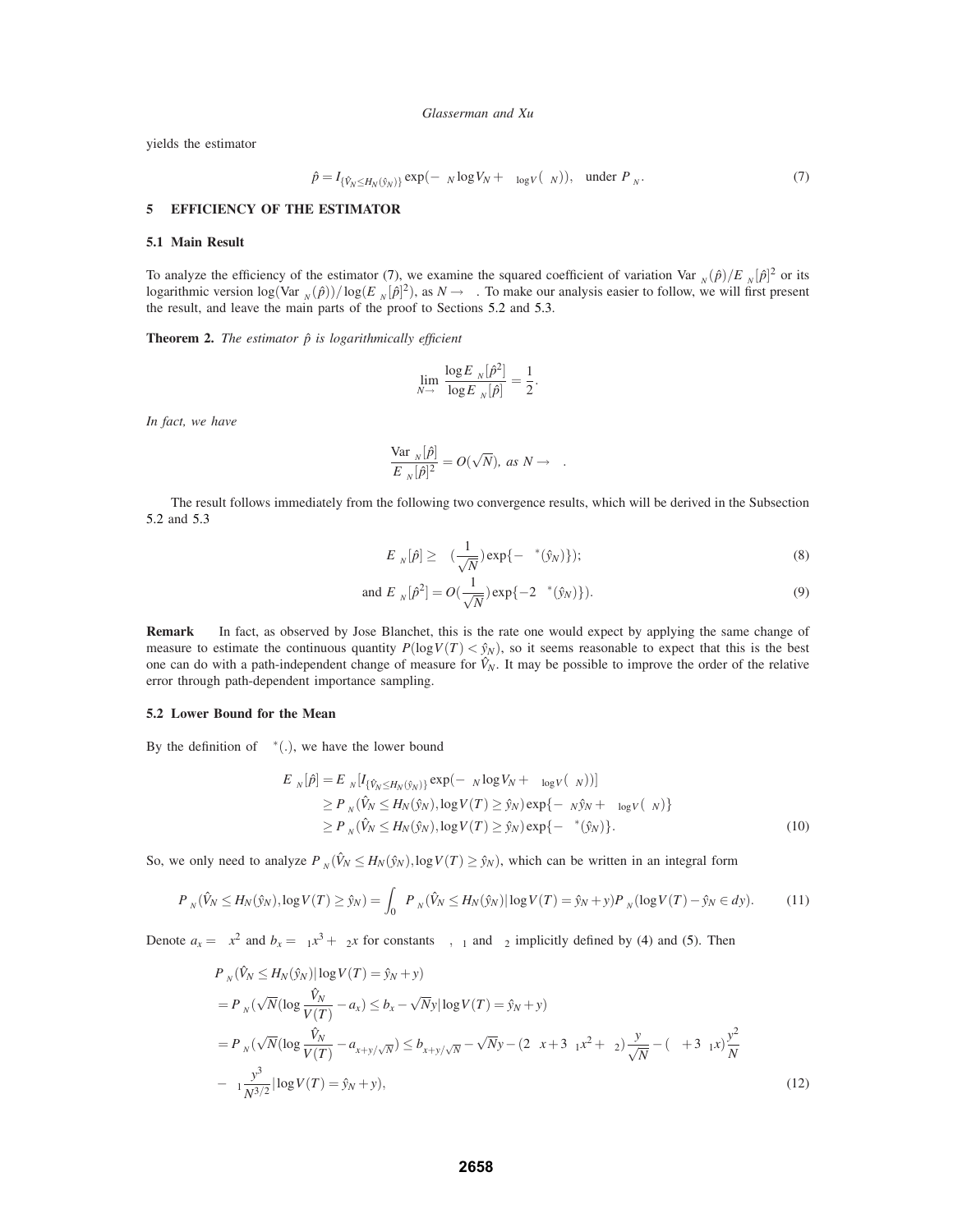where last equality is the result of evaluating *a* and *b* at  $x + y/\sqrt{N}$ .

The conditional distribution of  $\Delta W(n)$  under  $P_{\theta_N}$  is the same as the conditional distribution in Theorem 1 in (20), so the result of Theorem 1 still holds under *P*<sup>θ</sup>*<sup>N</sup>* . Also, the Central Limit Theorem used in the Theorem 1 satisfies the Lyapunov criterion, so we can apply the error estimation for the Central Limit Theorem in Theorem 7.4.1 of Chung (2000) to (12), leading to

$$
P_{\theta_N}(\hat{V}_N \le H_N(\hat{y}_N) | \log V(T) = \hat{y}_N + y)
$$
  
\n
$$
\ge (1 + \varepsilon_N) \Phi(-\frac{\sqrt{N}y + (2\alpha x + 3\beta_1 x^2 + \beta_2) y N^{-1/2} + (\alpha + 3\beta_1 x) y^2 N^{-1} + \beta_1 y^3 N^{-3/2}}{\tilde{\sigma}}),
$$
\n(13)

where  $\Phi(.)$  is the standard normal distribution function, and  $\varepsilon_N \to 0$  as  $N \to \infty$ .

Then using a lower bound for the normal distribution function in (25) in Appendix A.2, we have that for any fixed  $\delta$  > 0, there exists some constant *C'*, such that

$$
\Phi(-\frac{\sqrt{N}y + (2\alpha x + 3\beta_1 x^2 + \beta_2)yN^{-1/2} + (\alpha + 3\beta_1 x)y^2N^{-1} + \beta_1 y^3N^{-3/2}}{\tilde{\sigma}})
$$
\n
$$
\geq C \exp\{-\frac{1}{2}(\sqrt{N}y + (2\alpha x + 3\beta_1 x^2 + \beta_2)\frac{y}{\sqrt{N}} + (\alpha + 3\beta_1 x)\frac{y^2}{N} + \beta_1 \frac{y^3}{N^{3/2}})^2\tilde{\sigma}^{-2}
$$
\n
$$
-\delta|\sqrt{N}y + (2\alpha x + 3\beta_1 x^2 + \beta_2)\frac{y}{\sqrt{N}} + (\alpha + 3\beta_1 x)\frac{y^2}{N} + \beta_1 \frac{y^3}{N^{3/2}}|\tilde{\sigma}^{-1}\}\
$$
\n
$$
\geq C \exp\{-C'(\sqrt{N}y + Ny^2 + y^3 + N^{-1}y^4 + N^{-2}y^5 + N^{-3}y^6)\},\tag{14}
$$

where (14) hold for sufficient large *N*. Now we substitute (12), (13) and (14) back into (11)

$$
P_{\theta_N}(\hat{V}_N \le H_N(\hat{y}_N), \log V(T) \ge \hat{y}_N)
$$
  
\n
$$
\ge (1 + \varepsilon_N)C \int_0^\infty \exp\{-C'(\sqrt{N}y + Ny^2 + y^3 + N^{-1}y^4 + N^{-2}y^5 + N^{-3}y^6)\} P_{\theta_N}(\log V(T) - \hat{y}_N \in y)
$$
  
\n
$$
= (1 + \varepsilon_N)\tilde{C} \int_0^\infty \exp\{-\tilde{C}'(\sqrt{N}y + Ny^2 + y^3 + N^{-1}y^4 + N^{-2}y^5 + N^{-3}y^6)\} dy,
$$

for some constants  $\tilde{C}$  and  $\tilde{C}'$ , and the last equality holds because  $\log V(T) - \hat{y}_N \sim N(0, \sigma_w^2)$  under  $P_{\theta_N}$ .

Next, we divide the integral into three parts, and only evaluate the central one to get a lower bound. In the middle interval  $y \in [1/\sqrt{N}, \sqrt{N}]$ , where  $Ny^2 + \sqrt{Ny}$  dominates all other terms in the power. Then there exists some constant  $ilde{C}$ <sup> $\prime\prime$ </sup> such that

$$
P_{\theta_N}(\hat{V}_N \leq H_N(\hat{y}_N), \log V(T) \geq \hat{y}_N)
$$
  
\n
$$
\geq (1 + \varepsilon_N)\tilde{C}(\int_0^{\frac{1}{\sqrt{N}}} + \int_{\frac{1}{\sqrt{N}}}^{\sqrt{N}} + \int_{\sqrt{N}}^{\infty})\exp\{-\tilde{C}'(\sqrt{N}y + Ny^2 + y^3 + N^{-1}y^4 + N^{-2}y^5 + N^{-3}y^6)\}dy
$$
  
\n
$$
\geq (1 + \varepsilon_N)\tilde{C}\int_{\frac{1}{\sqrt{N}}}^{\sqrt{N}} \exp\{-\tilde{C}''(\sqrt{N}y + Ny^2)\}dy
$$
  
\n
$$
\geq (1 + \varepsilon_N)\frac{\tilde{C}}{\sqrt{N}}\int_1^N \exp\{-\tilde{C}''(y + y^2)\}dy
$$
  
\n
$$
= \Theta(\frac{1}{\sqrt{N}}).
$$

This proves (8).

# **5.3 Upper Bound for the Variance**

We can write the second moment of the estimator as follows

$$
E_{\theta_N}[\hat{p}^2] = E_{\theta_N}[(I_{\{\hat{V}_N \leq H_N(\hat{y}_N), \log V_N > \hat{y}_N\}} + I_{\{\hat{V}_N \leq H_N(\hat{y}_N), \log V_N \leq \hat{y}_N\}}) \exp(-2\theta_N \log V_N + 2\Psi_{\log V}(\theta_N))]
$$
  
=  $I + II$ .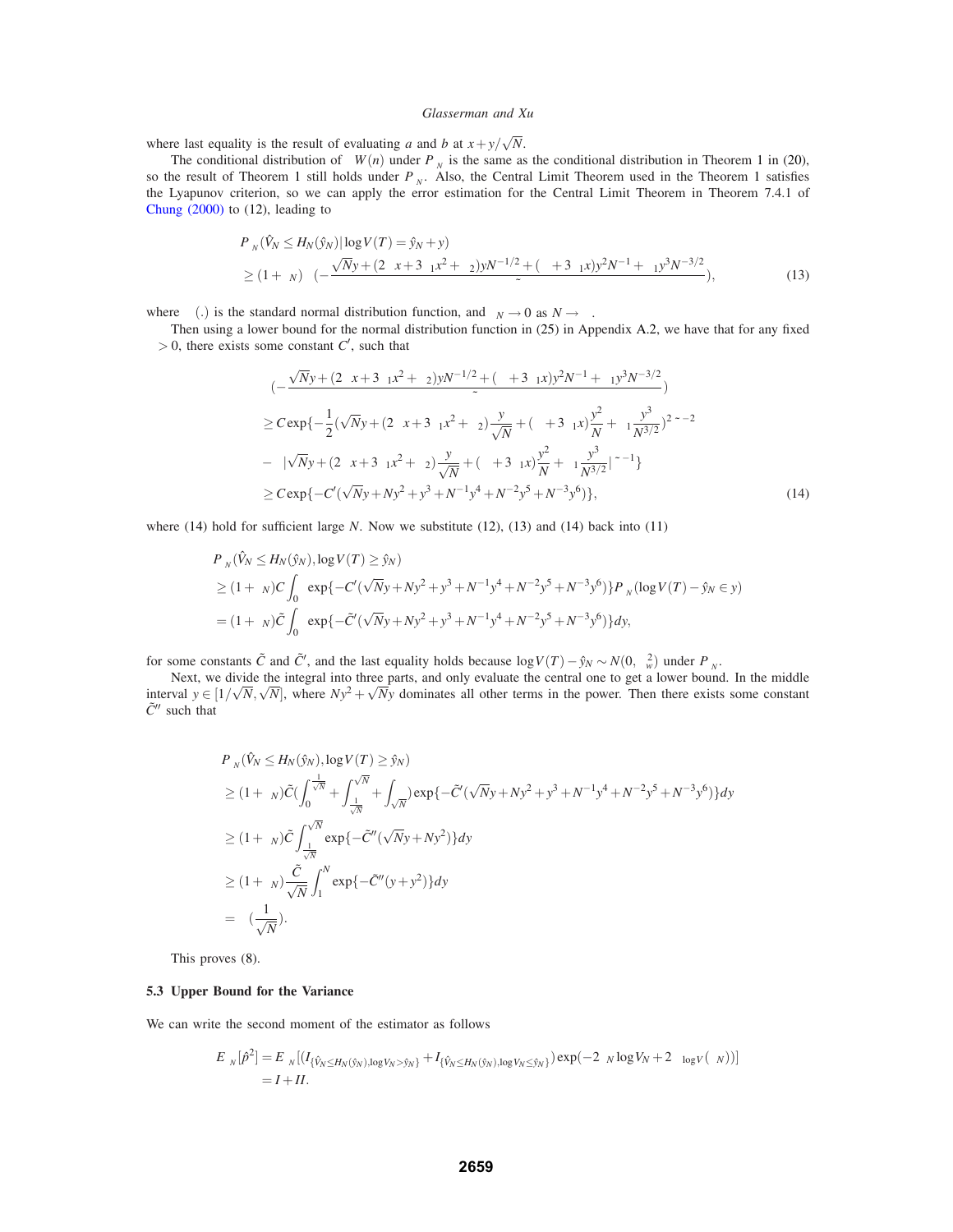We can write the second term as

$$
II = E_{\theta_N}[I_{\{\hat{V}_N \leq H_N(\hat{y}_N), \log V_N \leq \hat{y}_N\}} \exp(-2\theta_N \log V_N + 2\Psi_{\log V}(\theta_N))]
$$
  
\n
$$
= E[I_{\{\hat{V}_N \leq H_N(\hat{y}_N), \log V_N \leq \hat{y}_N\}} \exp(-\theta_N \log V_N + \Psi_{\log V}(\theta_N))]
$$
  
\n
$$
\leq \exp\{-\Psi^*(\log(\hat{y}_N))\} P(\hat{V}_N \leq H_N(\hat{y}_N), \log V_N \leq \hat{y}_N)
$$
  
\n
$$
\leq \exp\{-\Psi^*(\log(\hat{y}_N))\} P(\log V_N \leq \hat{y}_N).
$$

In the second line, we change the computation back to the original measure.

Denote  $\phi(.)$  as the density function for standard normal distribution. Using the property of the normal tail distribution in (27) in Appendix A.2, we can get an upper bound for *II* for sufficiently large *N*: there exists  $\tilde{\epsilon}_N \to 0$  as  $N \to \infty$  so that

$$
II \le \exp\{-\Psi^*(\hat{y}_N)\}(1+\tilde{\epsilon}_N)\frac{\phi(x\sqrt{N}/\sigma_w)}{x\sqrt{N}/\sigma_w} = \Theta(\frac{1}{\sqrt{N}})\exp\{-2\Psi^*(\hat{y}_N)\}.
$$
\n(15)

For the first term *I*, we have

$$
I = E_{\theta_N} [I_{\{\hat{V}_N \le H_N(\hat{y}_N), \log V_N > \hat{y}_N\}} \exp\{-2\theta_N \log V_N + 2\Psi_{\log V}(\theta_N)\} ]]
$$
  
=  $E_{\theta_N} [I_{\{\hat{V}_N \le H_N(\hat{y}_N), \log V_N > \hat{y}_N\}} \exp\{-2\theta_N (\log V_N - \hat{y}_N)\}] \exp\{-2\Psi^*(\log(\hat{y}_N))\}.$  (16)

So we only need to analyze  $E_{\theta_N}[I_{\{\hat{V}_N \leq H_N(\hat{y}_N), \log V_N > \hat{y}_N\}} \exp\{-2\theta_N(\log V_N - \hat{y}_N)\}]$ .<br>First, we can write it in integral form as

$$
E_{\theta_N}[I_{\{\hat{V}_N \le H_N(\hat{y}_N), \log V_N > \hat{y}_N\}} \exp\{-2\theta_N(\log V_N - \hat{y}_N)\}]
$$
  
= 
$$
\int_0^\infty E_{\theta_N}[I_{\{\sqrt{N}(\log \frac{\hat{V}_N}{V(T)} - a_x) \le b_x - \sqrt{N}y\}} \exp\{-2\theta_N y\} |\log V(T) = \hat{y}_N + y] P_{\theta_N}(\log V(T) - \hat{y}_N \in dy),
$$
 (17)

then we rewrite the integrand to use the result of Theorem 1:

$$
E_{\theta_N}[I_{\{\sqrt{N}(\log \frac{\hat{V}_N}{V(T)} - a_x) \le b_x - \sqrt{N}y\}} \exp\{-2\theta_N y\} | \log V(T) = \hat{y}_N + y]
$$
  
=  $\exp\{-2\theta_N y\} P_{\theta_N}(\{\sqrt{N}(\log \frac{\hat{V}_N}{V(T)} - a_{x+y/\sqrt{N}}) \le b_{x+y/\sqrt{N}} - \sqrt{N}y - (2\alpha x + 3\beta_1 x^2 + \beta_2)\frac{y}{\sqrt{N}} - (\alpha + 3\beta_1 x)\frac{y^2}{N} - \beta_1 \frac{y^3}{N^{3/2}} |\log V(T) = \hat{y}_N + y).$ 

Then using Theorem 1 and the error estimate for the Lyapunov Central Limit Theorem in Theorem 7.4.1 of Chung (2000) as in Subsection 5.2, we have

$$
E_{\theta_N}[I_{\{\sqrt{N}(\log \frac{\hat{V}_N}{V(T)} - a_x) \le b_x - \sqrt{N}y\}} \exp\{-2\theta_N y\} |\log V(T) = \hat{y}_N + y]
$$
  
\n
$$
\le (1 + \varepsilon_N) \exp\{-2\theta_N y\} \Phi(-\frac{\sqrt{N}y + (2\alpha x + 3\beta_1 x^2 - \beta_2) y N^{-1/2} + (\alpha + 3\beta_1 x) y^2 N^{-1} + \beta_1 y^3 N^{-3/2}}{\tilde{\sigma}})\}
$$
  
\n
$$
\le (1 + \varepsilon_N) \exp\{-\frac{2x\sqrt{N}y}{\tilde{\sigma}^2} - \frac{(\sqrt{N}y + (2\alpha x + 3\beta_1 x^2 - \beta_2) y N^{-1/2} + (\alpha + 3\beta_1 x) y^2 N^{-1} + \beta_1 y^3 N^{-3/2})^2}{2\tilde{\sigma}}\}.
$$
 (18)

The last inequality used the result  $\theta_N = x\sqrt{N}/\sigma_w^2$  (which was derived earlier when the change of measure was first defined in Section 2) and an upper bound for the normal distribution in (26) in Appendix A.2.

Substituting (18) into (17), and dividing the integral into three parts, we get

$$
E_{\theta_N}[I_{\{\hat{V}_N \leq H_N(\hat{y}_N),\log V_N > \hat{y}_N\}} \exp\{-2\theta_N(\log V_N - \hat{y}_N)\}]
$$
  
\n
$$
\leq (1 + \varepsilon_N) \left( \int_0^{\frac{1}{\sqrt{N}}} + \int_{\frac{1}{\sqrt{N}}}^{\sqrt{N}} + \int_{\sqrt{N}}^{\infty} \right)
$$
  
\n
$$
\exp\{-\frac{2x\sqrt{N}y}{\tilde{\sigma}^2} - \frac{1}{2\tilde{\sigma}^2}(\sqrt{N}y + (2\alpha x + 3\beta_1 x^2 + \beta_2)\frac{y}{\sqrt{N}} + (\alpha + 3\beta_1 x)\frac{y^2}{N} + \beta_1 \frac{y^3}{N^{3/2}})^2\}\phi(\frac{y}{\sigma_w})dy.
$$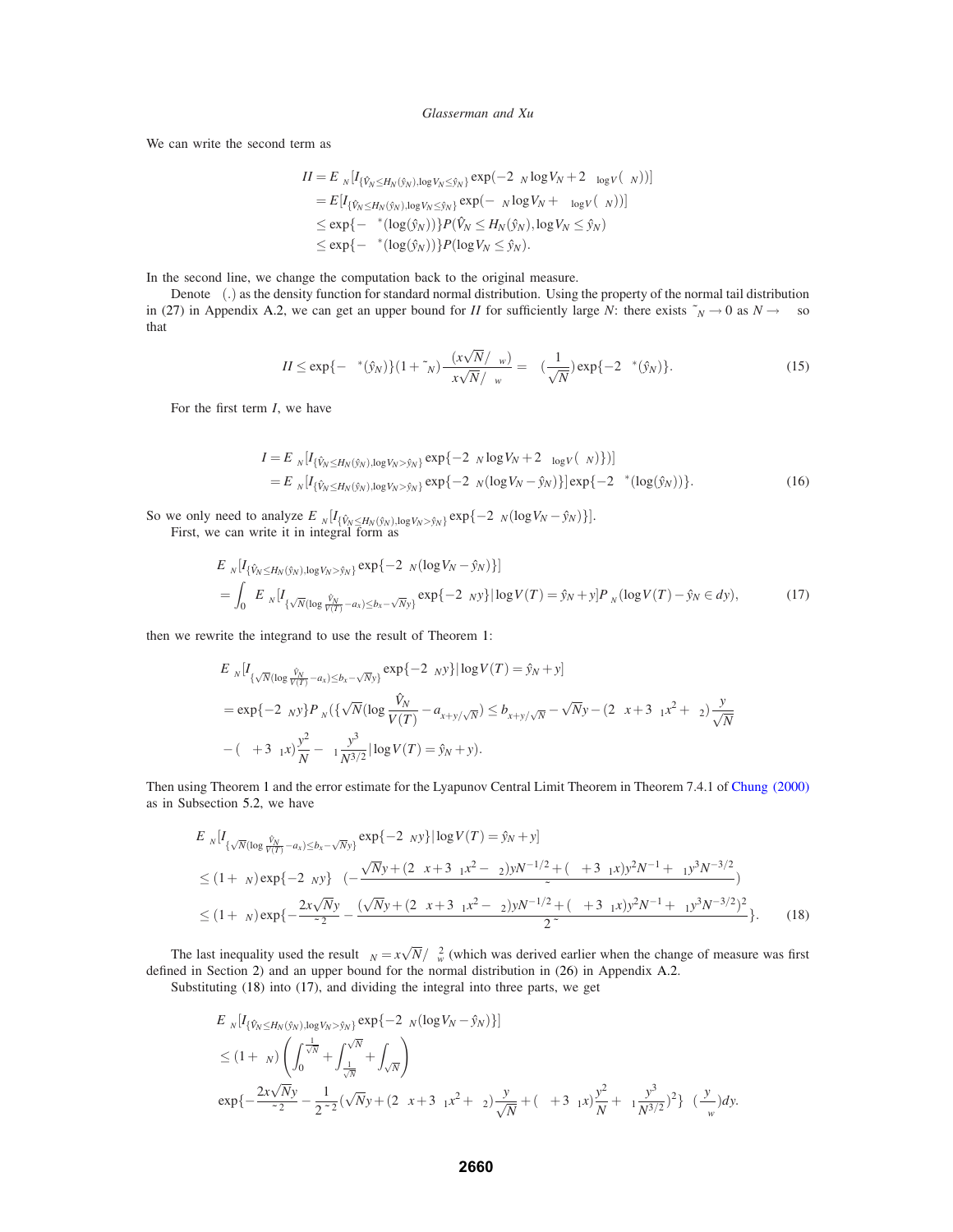In the first integral, the power of the exponential function is bounded as  $y \in [0, 1/\sqrt{N}]$ , so the whole integrand is bounded. As a result, the first integral is of order  $O(\sqrt{N})$ . In the third integral, where  $y > \sqrt{N}$ ,  $-2x\sqrt{N}y/\tilde{\sigma}^2 - Ny^2/(2\tilde{\sigma}^2) < 0$ for sufficient large *N*. So the exponential function is smaller than 1 for large *N*, which means the third integral is bounded by the tail distribution  $\Phi(-\sqrt{N}/\sigma_w)$  which is of order  $O(1/\sqrt{N})$  from (27). And in the second integral,  $\sqrt{N}y$ and  $Ny^2$  dominate all other terms in the power. Then we have for some constant  $\bar{C}$ 

$$
E_{\theta_N}[I_{\{\hat{V}_N \leq H_N(\hat{y}_N), \log V_N > \hat{y}_N\}} \exp\{-2\theta_N(\log V_N - \hat{y}_N)\}]
$$
  
\n
$$
\leq O(\frac{1}{\sqrt{N}}) + \exp\{-|\Omega(\sqrt{N})|\} + (1 + \varepsilon_N) \int_{\frac{1}{\sqrt{N}}}^{\sqrt{N}} \exp\{-\frac{2x\sqrt{N}y}{\tilde{\sigma}^2} - \bar{C}Ny^2\} dy
$$
  
\n
$$
\leq O(\frac{1}{\sqrt{N}}) + \exp\{-|\Omega(\sqrt{N})|\} + \frac{1 + \varepsilon_N}{\sqrt{N}} \int_1^N \exp\{-\frac{2xy}{\tilde{\sigma}^2} - \bar{C}y^2\} dy
$$
  
\n
$$
= \Theta(\frac{1}{\sqrt{N}}).
$$
\n(19)

So using (19), we have for (16) that

$$
I = O(\frac{1}{\sqrt{N}}) \exp\{-2\Psi^*(\log(\hat{y}_N))\},\,
$$

Together with (15), this proves (9).

# **6 NUMERICAL TEST**

We now illustrate the effectiveness of this importance sampling algorithm with a numerical example.

Let  $d = 10$  be the number of assets and set the total time horizon  $T = 1$ . Assume the *i*<sup>th</sup> asset has volatility  $\|\sigma_i\| = 0.025 + 0.0125(i-1)$  for  $i = 1, ..., d$ , and all assets are equally correlated with correlation  $\rho = 0.2$ . We consider those cases when the time horizon is divided equally into *N* intervals, where  $N = 3, 5, 10, 15, 20$  and 25. Set the coefficient of the condition  $x = -1$ , where *x* is as defined in (6). For each *N*, we use  $M = 5000$  replications. We use  $c_v^2 = \text{Var}_{\theta_N}(\hat{p})/(E_{\theta_N}[\hat{p}])^2$  as an indicator for the efficiency of the algorithm.

Table 1 shows the results of the implementation. We denote by  $\tilde{p}$  the plain Monte Carlo estimator, whose variance is  $p - p^2$ , where  $p = P(\hat{V}_N \leq H_N(\hat{y}_N))$ . An easy way to check the correctness of the tail probability is that given  $\hat{y}_N = O(\sqrt{N})$ ,  $\log P(\hat{V}_N \leq H_N(\hat{y}_N))$  should be roughly linear in *N*. This can be observed by looking at the power term in the first column of Table 1. The last column in Table 1 is the ratio of variances between plain Monte Carlo estimator and our importance sampling estimator. This variance ratio gives the number of plain Monte Carlo replications required for each importance sampling replication in order that the two methods yield the same precision. So the larger is the value of this ratio, the greater is the variance reduction. The results in Table 1 show a very large reduction.

As expected, from Table 1 we can see that  $c_v^2/\sqrt{N}$  is of order  $O(1)$ . From Figure 1, where we run the algorithm for some larger values of *N* as well, we can see that this ratio decreases relatively fast for small *N*, indicating that the numerical performance is better than the limiting analysis predicts; the ratio stabilizes as  $N \rightarrow \infty$ , as guaranteed by the analysis. The figure includes a graph of  $1/\sqrt{N}$  for comparison.

Table 1: Variance reduction for increasing *N*.

|    | $c_v^2/\sqrt{N}$ | $P(\hat{V}_N \leq H_N(\hat{y}_N))$ (95% confidence) | $\text{Var}(\tilde{p})/\text{Var}_{\theta_N}(\hat{p})$ |
|----|------------------|-----------------------------------------------------|--------------------------------------------------------|
| 3  | 0.56             | $(2.\overline{29,2.39})\times 10^{-2}$              | 42.7                                                   |
| 5. | 0.44             | $(3.03, 3.17) \times 10^{-3}$                       | 327                                                    |
| 10 | 0.33             | $(1.93, 2.02) \times 10^{-5}$                       | $5.09 \times 10^{4}$                                   |
| 15 | 0.27             | $(1.25, 1.32) \times 10^{-7}$                       | 7.45 $\times 10^6$                                     |
| 20 | 0.23             | $(8.40, 8.82) \times 10^{-10}$                      | $1.10 \times 10^{9}$                                   |
| 25 | 0.20             | $(5.66, 5.93) \times 10^{-12}$                      | $1.65\times10^{11}$                                    |

# **7 CONCLUDING REMARKS**

We have developed, analyzed and tested an importance sampling estimator for the tail of the return distribution of a discretely rebalanced portfolio. Our method uses a more tractable continuously rebalanced portfolio to design the estimator, and our analysis is based on the conditional convergence of the difference between the discrete and continuous cases. The method is asymptotically efficient as we move farther into the tail while increasing the number of rebalancing dates.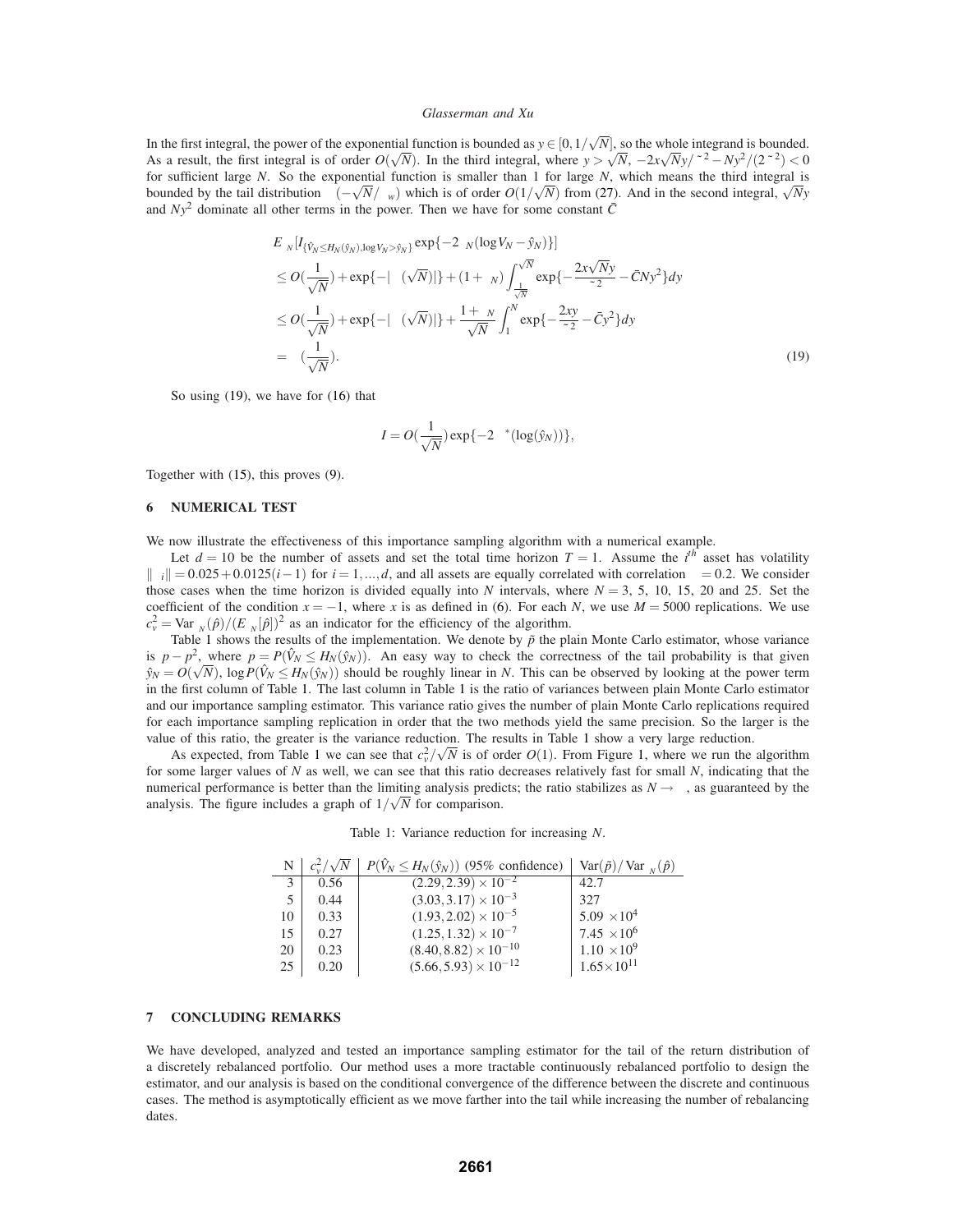*Glasserman and Xu*



Figure 1: Plot of  $c_v^2/\sqrt{N}$ .

The discussion here is limited to a simple model of the dynamics of the underlying assets and a simple type of portfolio specified by a fixed set of weights. Potential extensions of the approach developed here include relaxing these restrictions.

## **ACKNOWLEDGMENTS**

We thank Jose Blanchet for helpful discussions. This work is supported in part by NSF grant DMS0914539.

# **A APPENDICES**

## **A.1 Proof of Theorem 1**

*Proof.* Since  $\log V(T) = (\mu_w - \sigma_w^2/2)T + \sum_{n=1}^N \bar{\sigma}^\top \Delta W(n)$  is a sum of i.i.d. normal random variables, when conditioned on the sum, each normal increment will have the following distribution (as in, e.g., Theorem 2.5.1 of Anderson (1984)),

$$
\Delta W(n)|(\log V(T) = \hat{y}_N) \stackrel{d}{=} \frac{\bar{\sigma}}{\sigma_w^2} x\sqrt{\Delta t} + \Delta \tilde{W}(n) - \frac{\bar{\sigma}\bar{\sigma}^\top \tilde{W}(T)}{\sigma_w^2} \Delta t,\tag{20}
$$

where  $\tilde{W}$  is a standard *d*-dimensional Brownian motion, and  $\frac{d}{dx}$  means equality in distribution. Then we have

$$
\frac{\hat{V}_N}{V(T)} |(\log V(T) = \hat{y}_N) \stackrel{d}{=} \prod_{n=1}^N \left( \sum_i w_i h_{N,n,i}(x, \sqrt{\Delta t}) \right),
$$

where

$$
h_{N,n,i}(x,\sqrt{\Delta t}) = \exp\left\{\frac{(\sigma_i - \bar{\sigma})^{\top} \bar{\sigma}}{\sigma_w^2} x \sqrt{\Delta t} + (\mu_i - \mu_w - \frac{1}{2}(\|\sigma_i\|^2 - \sigma_w^2))\Delta t + (\sigma_i - \bar{\sigma})^{\top} Z_{N,n}\sqrt{\Delta t} - \frac{(\sigma_i - \bar{\sigma})^{\top} \bar{\sigma} \bar{\sigma}^{\top} \sum_{k=1}^N Z_{N,k}}{\sigma_w^2} \Delta t\right\}
$$

for i.i.d.  $Z_{N,n} \sim N(0,I)$ . Then we can obtain a Taylor approximation for each  $h_{N,n,i}(x,.)$  as follows

$$
\sum_{i} w_i h_{N,n,i}(x,\sqrt{\Delta t}) = 1 + Y_{N,n} + X_{N,n} + r_{N,n},
$$

where the term of degree one is zero,  $Y_{N,n}$  and  $X_{N,n}$  are the terms of degree two and three, respectively, and  $r_{N,n}$  is the remainder, such that

$$
||Y_{N,n}|| = O(\Delta t), ||X_{N,n}|| = O(\Delta t^{3/2}), ||r_{N,n}|| = O(\Delta t^2).
$$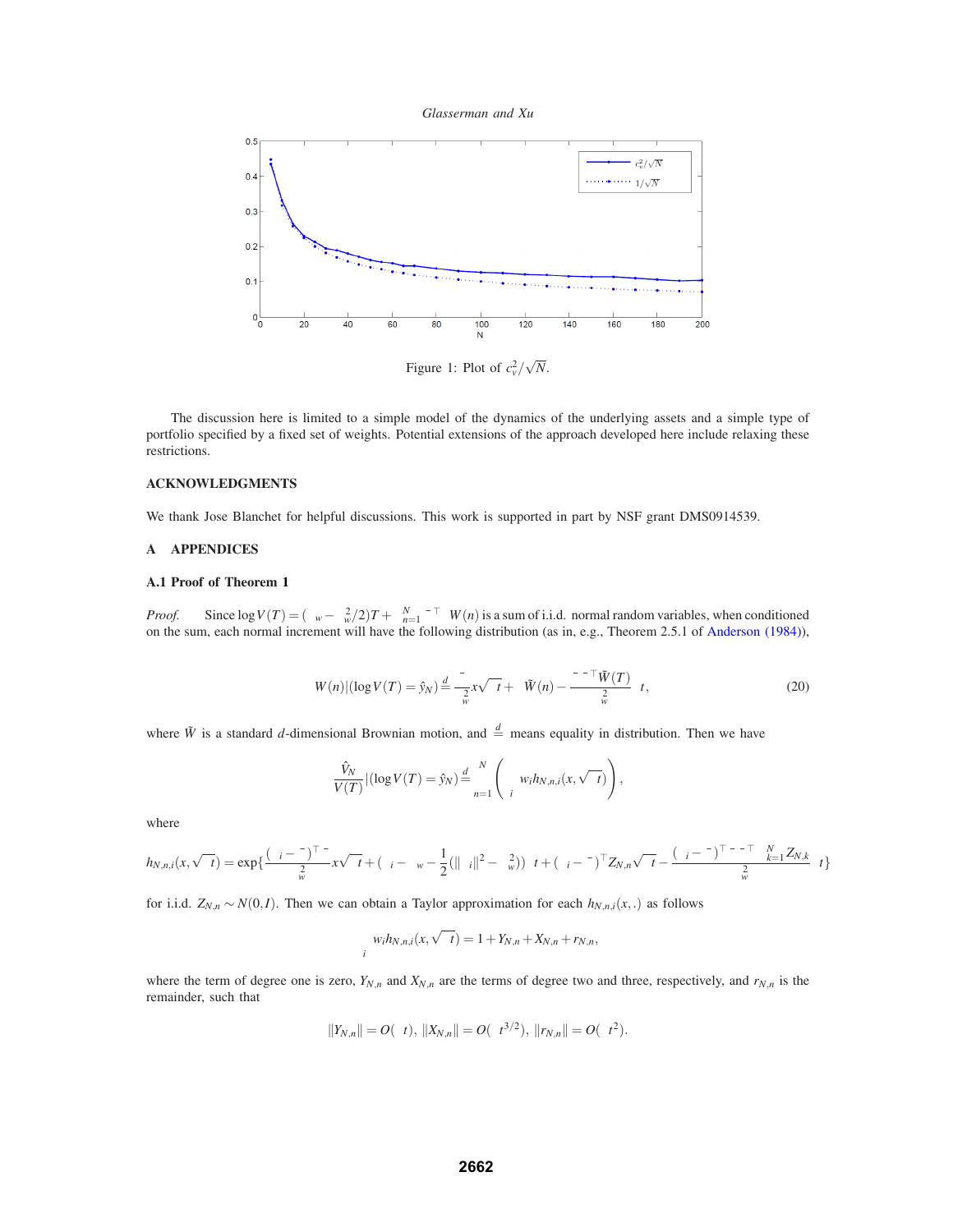With some algebraic simplification, we obtain an explicit expression for  $Y_{N,n}$  as

$$
Y_{N,n} = \left(\frac{1}{2}\sum_i w_i\left((\sigma_w^2 - \|\sigma_i\|^2) + [(\sigma_i - \bar{\sigma})Z_{N,n}]^2\right) + \sum_i w_i(\sigma_i - \bar{\sigma}^\top)Z_{N,n}(\sigma_i - \bar{\sigma})^\top \frac{x}{\sigma_w^2} + a_x\right)\Delta t,
$$

where  $a_x$  is defined in (4). Then  $\sqrt{N} \sum_{n=1}^{N} (Y_{N,n} - a_x/N)$  has mean zero. Also because  $Y_{N,n} - a_x/N$  is a sum of independent copies of polynomials of normal random variables, each of which has  $L_p$ -norm  $O(\Delta t)$  for any  $p \ge 1$ , the Lyapunov Central Limit Theorem in Theorem 7.1.2 of Chung (2000), yields

$$
\sqrt{N} \sum_{n=1}^{N} (Y_{N,n} - \frac{a_X}{N}) \Rightarrow N(0, \sigma^2), \text{ for some } \sigma' > 0.
$$
 (21)

We can also derive  $X_{N,n}$  with the following form

$$
X_{N,n} = \frac{1}{6} g_{N,n}^{(3)}(0) \Delta t^{3/2} + I_{N,n} \Delta t^{3/2} + \frac{1}{6} \sum_i w_i \left( \left[ \frac{(\sigma_i - \bar{\sigma})^\top \bar{\sigma}}{\sigma_w^2} x \right]^3 \Delta t^{3/2} + 3 \left[ \frac{(\sigma_i - \bar{\sigma})^\top \bar{\sigma}}{\sigma_w^2} x \right]^2 (\sigma_i - \bar{\sigma})^\top Z_{N,n} \right. \\ + \frac{1}{2} \frac{(\sigma_i - \bar{\sigma})^\top \bar{\sigma}}{\sigma_w^2} x \left[ (\sigma_i - \bar{\sigma})^\top Z_{N,n} \right]^2 + \frac{2}{3} \frac{(\sigma_i - \bar{\sigma})^\top \bar{\sigma}}{\sigma_w^2} x (\mu_w - \mu_w - \frac{1}{2} (\|\sigma_i\|^2 - \sigma_w^2)) \right) \Delta t^{3/2},
$$

where

$$
g_{N,n}(\sqrt{\Delta t}) = \sum_i w_i \exp\{(\mu_i - \mu_w)\Delta t - \frac{1}{2}(\|\sigma_i\|^2 - \sigma_w^2)\Delta t + (\sigma_i - \bar{\sigma})^\top Z_{N,n}\sqrt{\Delta t}\} - 1,
$$

and

$$
l_{N,n}=-\frac{2}{9}\sum_i w_i \frac{\|\sigma_i-\bar{\sigma}\|^2 \bar{\sigma}^\top \sum_{k=1}^N Z_{N,k}/\sqrt{N}}{\sigma_w^2} \Delta t^{3/2}.
$$

Here  $g_{N,n}$ (.) is the same as defined in Glasserman (2009), and  $g_{N,n}^{(3)}(0)$  consists of odd powers of normal distributions, and does not depend on *x*. So we can divide  $X_{N,n}$  into two parts. The first part is  $(\frac{1}{6}g_{N,n}^{(3)}(0) + l_{N,n})\Delta t^{3/2}$ , which does not contain *x* and has mean zero and *L<sub>p</sub>*-norm of order  $O(\Delta t^{3/2})$  for any  $p > 1$ . The second part has mean  $b_x \Delta t^{3/2}$  as defined in (5), and  $L_p$ -norm of order  $O(\Delta t^{3/2})$  for any  $p > 1$ . So for the same reason as for (21), we have

$$
\sqrt{N} \sum_{n=1}^{N} X_{N,n} \Rightarrow N(b_x, \sigma^{\prime\prime 2}), \text{ for some } \sigma^{\prime\prime} > 0.
$$
 (22)

Based on the fact that convergence to zero in  $L_p$  (here we can easily prove for  $p = 1$ ) implies convergence to zero in distribution, we have

$$
\sqrt{N} \sum_{n=1}^{N} (Y_{N,n} - a_x \Delta t)^2, \sqrt{N} \sum_{n=1}^{N} r_{N,n}, \sqrt{N} \sum_{n=1}^{N} r_{N,n}^2, \sqrt{N} \sum_{n=1}^{N} X_{N,n}^2,
$$
\n(23)

$$
\sqrt{N} \sum_{n=1}^{N} (Y_{N,n} - a_x \Delta t) r_{N,n}, \sqrt{N} \sum_{n=1}^{N} X_{N,n} r_{N,n}, \sqrt{N} \sum_{n=1}^{N} X_{N,n} (Y_{N,n} - a_x \Delta t)
$$
\n(24)

all converge to zero in probability. Thus,  $\sqrt{N} \sum_{n=1}^{N} (Y_{N,n} - a_x/N + X_{N,n} + r_{N,n})$  converges in distribution to a normal distribution, and  $\sqrt{N} \sum_{n=1}^{N} (Y_{N,n} - a_x/N + X_{N,n} + r_{N,n})^2$  converges to zero in probability. And be small *v*,  $\exp\{v - v^2\} \le 1 + v \le \exp\{v + v^2\}$ , we can show that

$$
\prod_{n=1}^{N} \left( \sum_{i} w_{i} h_{N,n,i}(x, \sqrt{\Delta t}) \right)^{\sqrt{N}} \le \exp \left\{ \sqrt{N} \sum_{n=1}^{N} (1 + Y_{N,n} + X_{N,n} + r_{N,n}) + \sqrt{N} \sum_{n=1}^{N} (1 + Y_{N,n} + X_{N,n} + r_{N,n})^{2} \right\}
$$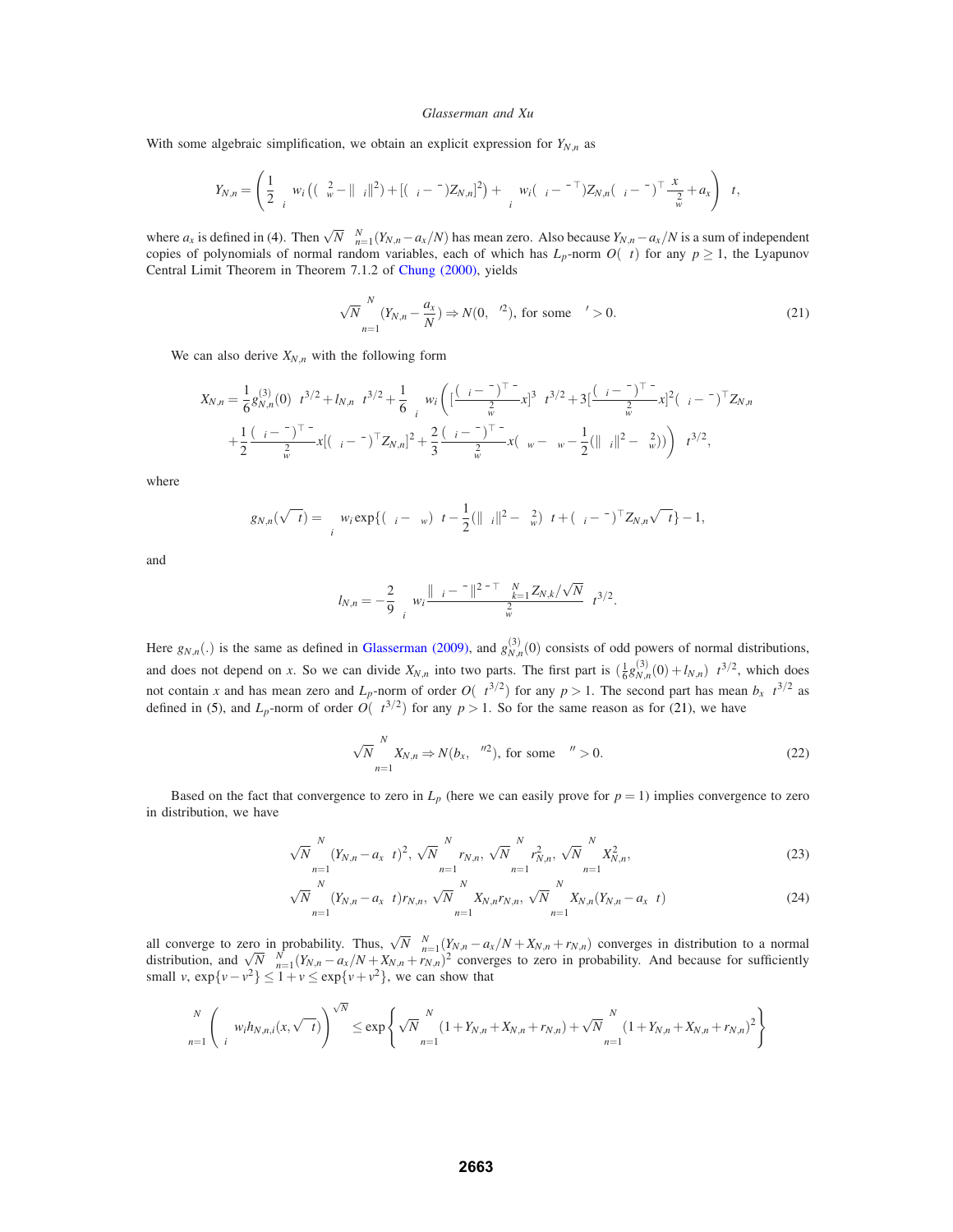and

$$
\prod_{n=1}^{N} \left( \sum_{i} w_{i} h_{N,n,i}(x, \sqrt{\Delta t}) \right)^{\sqrt{N}} \ge \exp \left\{ \sqrt{N} \sum_{n=1}^{N} (1 + Y_{N,n} + X_{N,n} + r_{N,n}) + \sqrt{N} \sum_{n=1}^{N} (1 + Y_{N,n} + X_{N,n} + r_{N,n})^{2} \right\}
$$

So using  $(21)$ ,  $(22)$  and convergence of terms in  $(24)$ , we have

$$
\left(\frac{\hat{V}_N}{V(T)}\right)^{\sqrt{N}}\exp\{-a_x\sqrt{N}\} |(\log V(T)=\hat{y}_N) \Rightarrow \exp\{N(b_x,\tilde{\sigma}^2)\}, \text{ for some } \tilde{\sigma} > 0.
$$

By Theorem 2.19 in van der Vaart (1998), we can, through a change in probability space, replace convergence in distribution with almost sure convergence. Since the limit  $exp{N(b_x, \tilde{\sigma}^2)}$  is non-negative, we can conclude that the result (3) holds. result (3) holds.

### **A.2 Bounds for the Normal Distribution**

For  $z > 0$ , any  $\delta > 0$  and choose  $\theta = z$ , for  $Z \sim N(0,1)$ , there exists some constant  $C > 0$  such that

$$
\Phi(-z) = 1 - \Phi(z) = E_{\theta}[I_{Z > z} \exp{\{-\theta Z + \Psi_{z}(\theta)\}}]
$$
\n
$$
\geq E_{\theta}[I_{z < Z < z+\delta} \exp{\{-\theta Z + \Psi_{z}(\theta)\}}]
$$
\n
$$
\geq P_{\theta}(z < Z < z+\delta) \exp{\{-\theta(z+\delta) + \Psi_{z}(\theta)\}}
$$
\n
$$
\geq C \exp{\{-\frac{z^{2}}{2} - z\delta\}},
$$
\n(25)

where  $\Phi_z(\theta) = \log E[\exp{\theta Z}]$ . By choosing  $\theta = x$ , we have get

$$
\Phi(-z) = 1 - \Phi(z) = E_{\theta}[I_{Z > z} \exp\{-\theta Z + \Psi_{Z}(\theta)\}]
$$
  
\n
$$
\leq \exp\{-\theta z + \Psi_{Z}(\theta)\} = \exp\{-z^{2}/2\}. \tag{26}
$$

By applying L'Hopital's rule, we can easily get

$$
\lim_{z \to \infty} \frac{\Phi(-z)}{e^{-z^2}/z} = \frac{1}{\sqrt{2\pi}}
$$

leading to a well-known asymptotic for the normal tail distribution

$$
\Phi(-z) = 1 - \Phi(z) \sim \frac{\phi(z)}{z}, \text{ as } z \to \infty.
$$
 (27)

### **REFERENCES**

Anderson, T. 1984. *An introduction to multivariate statistical analysis*. Wiley, New York.

Asmussen, S., and P. W. Glynn. 2007. *Stochastic simulation*. Springer.

Bertsimas, D., L. Kogan, and A. Lo. 2000. When is time continuous? *Journal of Financial Economics* 55:173–204.

Boyle, P., and D. Emanuel. 1980. Discretely adjusted option hedges. *Journal of Financial Economics* 8:259–282.

Chung, K. 2000. *A course in probability theory, 2nd ed*. Academic Press.

Duffie, D., and T.-S. Sun. 1990. Transactions costs and portfolio choice in a discretecontinuous- time setting. *Journal of Economic Dynamics and Control* 14:35C51.

Glasserman, P. 2009. Risk horizon and rebalancing horizon in portfolio risk measurement. *Mathematical Finance* to appear.

Glasserman, P., P. Heidelberger, and P. Shahabuddin. 2000. Variance reduction techniques for estimating value-at-risk. *Management Science* 46:1349–1364.

Glasserman, P., and J. Li. 2003. Importance sampling for a mixed poisson model of portfolio credit risk. *Proceedings of the Winter Simulation Conference*.

Jacod, J., and P. Protter. 1998. Asymptotic error distributions for the euler method for stochastic differential equations. *Annals of Probability* 26:267–307.

Leland, H. 1985. Option pricing and replication with transactions costs. *Journal of Finance* 40:1283–1301.